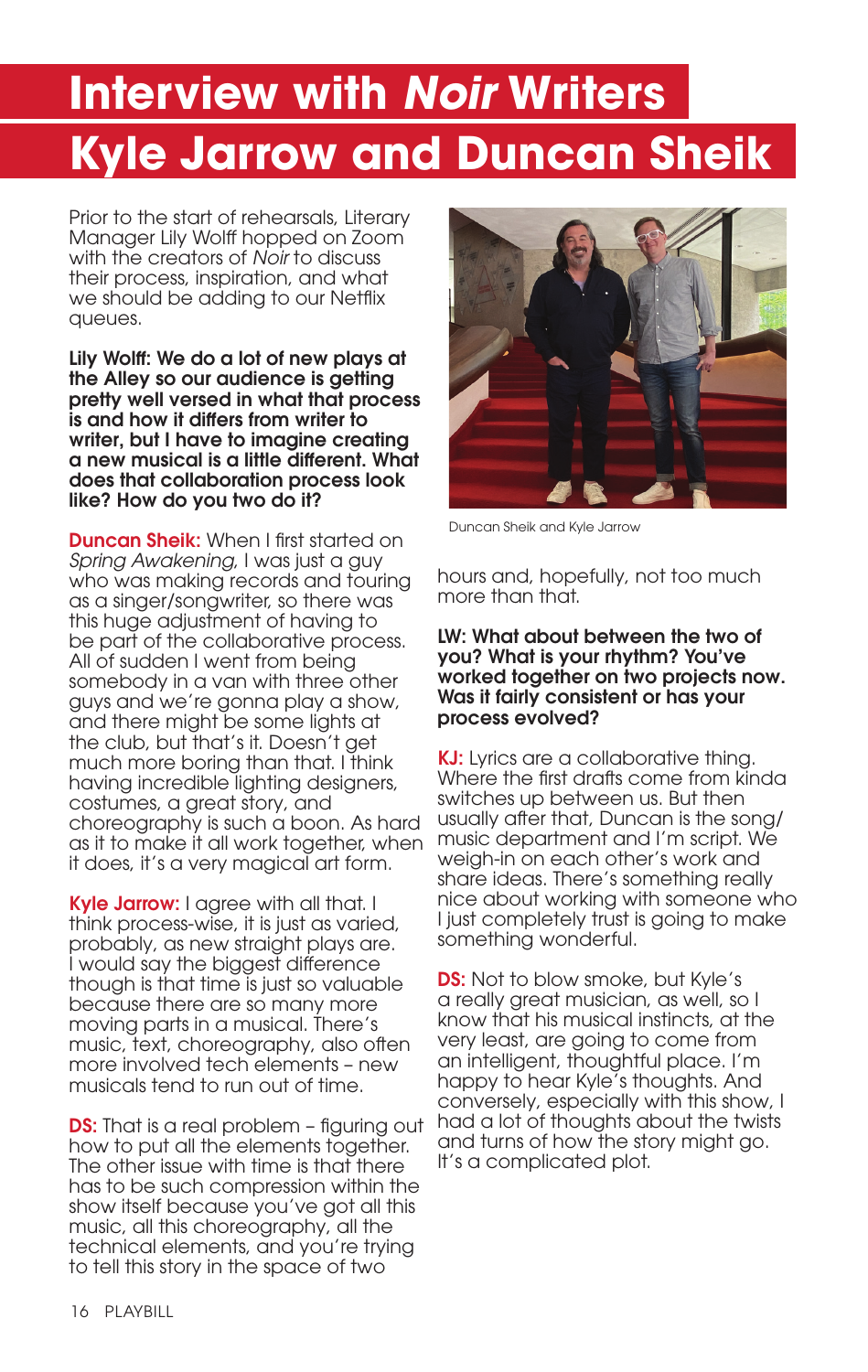### LW: Which comes first? Is it story or music?

KJ: In this case, it was story. I did an outline with song spotting, essentially. Then Duncan writes the songs, and then I wrote the first act of the script when there were like five songs and things sort of developed simultaneously song in the show. Duncan wrote this from there.

**DS:** With the exception of "The Sun Shines Brighter in L.A.," you pretty much gave me a finished lyric.

KJ: Yeah, I think that's true - or the idea LW: And does that de facto impact the of what the main metaphor would be. storytelling beats?

**DS:** There were songs and there was a sense of the arc of the show, and then the songs to do storytelling work, the scene writing happened later.

KJ: It's not just that the story influences the song. After it gets written, I'll often go back in and say, "I gotta set up that song better," just because it feels different, or the lyrics do a slightly different thing than we had initially thought. It's not like one thing gets finished and then the other thing gets written. There's a conversation in between. When you go to see musicals, you can tell when that conversation wasn't happening because the songs are great, but they feel completely out of sync with the story or vice-versa.

**DS:** Yeah, my personal feeling is that story the book is telling. I mean, there are plenty of musicals that have some really nice music in them, but because the book is such a...mishegoss… it just doesn't work. (Laughs). No, I'm serious! The memorable things are the songs, that's the headline, you know - the music - but the truth is what makes a musical work is the book.

KJ: One thing that has changed a decent amount with this show, is actually the order of the songs. And I think that's not uncommon, at least for my process, because like I said, you can write lyrics and have a feeling of what the song could be, and then Duncan takes it and the song that comes out is always so much better than my weird, vague imagining.

Sometimes it's a different tempo or a different vibe. You know, part of a show is the pacing of the songs. It's like an album to a certain extent. You can't have four slow songs in a row. Like, the song that opens the second act, it's called "The Sweet Ache of Loneliness," originally it was the first beautiful ballad, but when I heard it, I was like, you can't start a show with this. It's just too slow. You can start a second act with it... What an awesome revelation. The show is stronger for it.

**DS:** I'm notorious for not needing necessarily. I mean, it's fine if it does. But, it's more interesting, for me, if it's intensifying the emotional moment in some way and therefore there's a little more of a modular quality about the songs in the shows that I work on mostly.

musicals live or die by the book, by the doesn't necessarily change the overall KJ: I think that's true. I also think, there were some songs that couldn't move because they were so tied to story. And I think with the second act, in particular, that was the case. But the other thing is, it's a story told by one of the characters, and there are some jumps in time, so the story itself is slightly modular in that jumping back in time could happen here, but you could also move that chunk later and it story. We have a little bit of wiggle room, which is not true of all shows.

> **DS:** Yeah, and that's the great thing about having an unreliable narrator. He can sort of tell the story in any way he wants.

### LW: What was the process of immersing yourself in the film noir genre? And is this a straight up portrayal of the genre or is there something more going on?

KJ: I was already a real lover of the genre. In particular, later noir. *Vertigo*, *Chinatown*, a lot of later Hitchcock stuff -

DS: *Rear Window*.